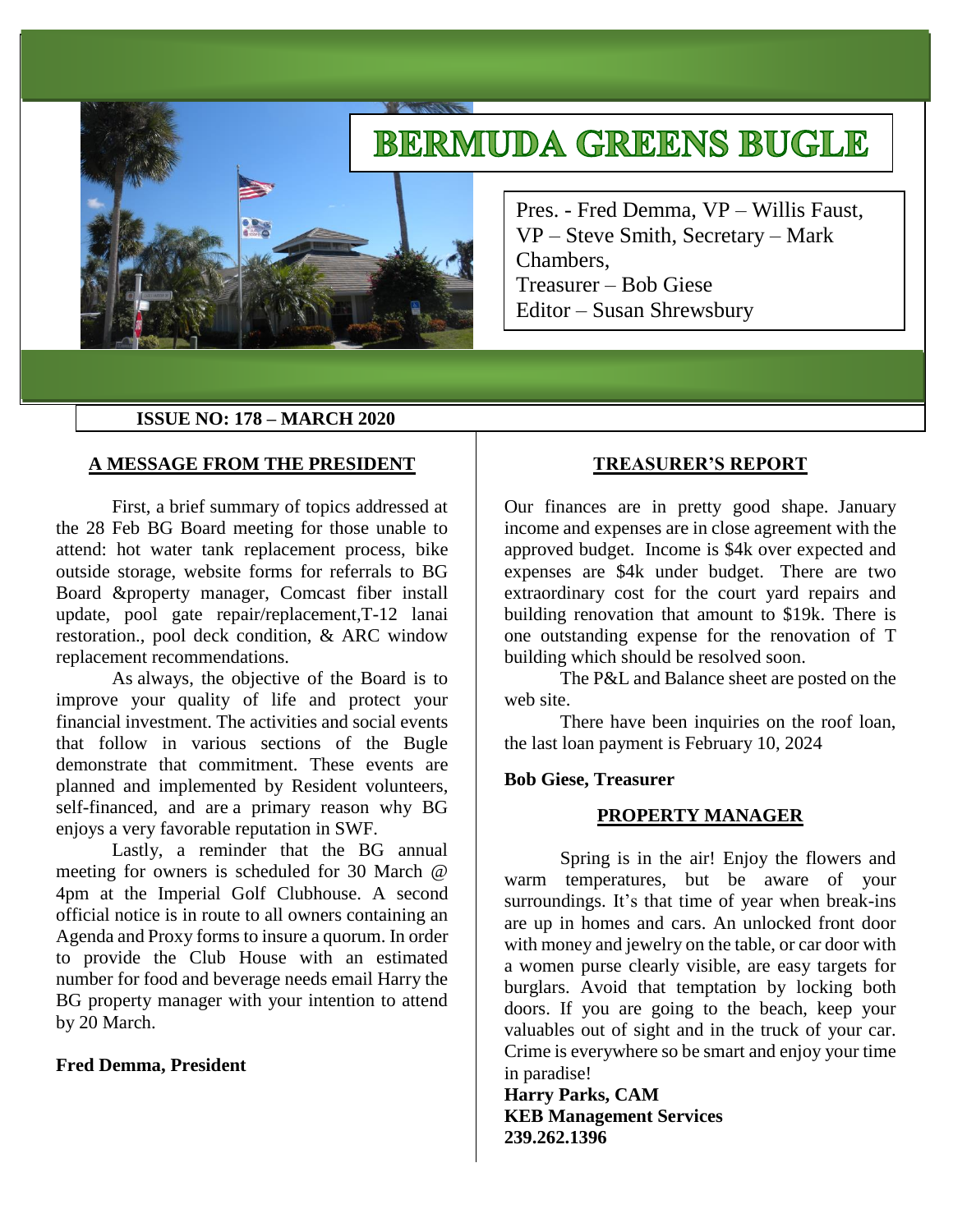## **BERMUDA GREENS WEBSITE**

#### Website: BermudaGreensNaples.com

Be sure to check out your website to keep in touch with the current communications and goings on for Bermuda Greens. If you have trouble logging in to the password protected areas, please contact the Community Manager by emailing him through the Property Management page, and he will provide you with the Username and Password. Is there something you would like to see on the website? Please send us suggestions and we will explore adding the content.

www.BermudaGreensNaples.com [bermudagreensnews@gmail.com.](mailto:bermudagreensnews@gmail.com)

.

## **Sue Giese, Jan McCloskey, Peter Asimakopoulos Web team members**

## **LANDSCAPE COMMITTEE**

Come the end of March, early April some folks here in Bermuda Greens will be saying goodbye to this season and heading north. With that in mind it's time for the annual landscape reminder regarding your gardens and spring cleanup.

Please be sure to pull any and all annuals you may have planted. Any potted plants should also be removed. Place the plants in a paper bag and put it curb side for the Friday refuse collection.

Any pots or garden decorations should be safely stored inside so they will not be airborne and destructive should we experience a hurricane. Any items hanging in trees, i.e. orchids and decorations, should be removed to a safe location to prevent them from flying around in the event of a storm.

We wish everyone a safe trip to their northern homes. Have a wonderful summer and fall season, looking forward to seeing you all next year. Until then, happy gardening!

## **Emi Lydem & Steve Smith, Chairs Landscape Committee**

#### **BOCCE**

Our Bermuda Greens Bocce season is drawing to a close. We have two weeks of competition left before the playoffs. The playoffs will be Monday, March 23 and Tuesday, March 24. The winners of these two games will participate in the Championship game on Wednesday, March 25. All the playoff games will take place at 3:00. All people in the community are invited to bring their lawn chairs over to the Bocce Court to watch the games and to get to know their neighbors.

The banquet for bocce participants will be Thursday, March 26. Exact time for the dinner to be announced later.

Hope to see you at the playoffs

**Linda Toner, Bocce Steering Committee Bob Giese Joe Devita Fred Demma Willis Faust**

## **LONG RANGE PLANNING COMMITTEE**

LTP will meet the week of March 2 to review the current project for repair or replace the club house pavers and prepare recommendations to the Board. We are always looking for new members to contribute to the committee. Please email me if you would like to join.

#### **Sue Giese, LRPC Chair**

#### **SOCIAL COMMITTEE NEWS**

Your Social Committee is working on new ideas as we slide into our final months of this wonderful season.

St Patrick's Day event will be coming up very soon so please watch the kiosk for details.

On behalf of the Social Committee I would like to thank everyone who has patronized all our programs this season, and the thank you notes you personally sent to us.

We hope you enjoyed every one of them and we look forward to providing you with a few more.

**Social Committee Chairs, Tommie and Marilyn co- chairs**